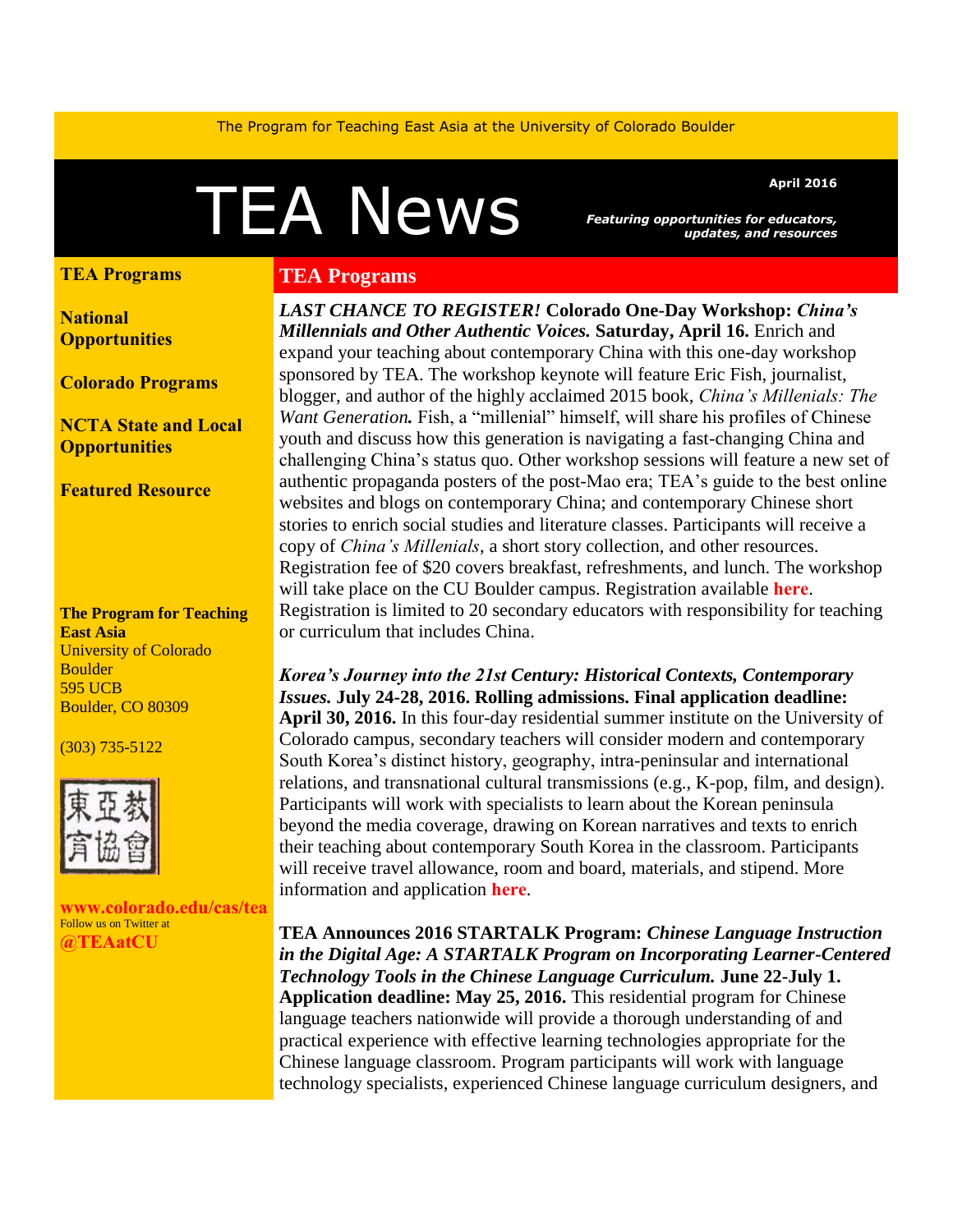master teachers to gain competency in using a variety of technologies in effective and engaging lessons. See complete details and application on the TEA **[website](http://www.colorado.edu/cas/tea/programs/startalk-program.html)**. Contact Jon Zeljo at **[Jon.Zeljo@colorado.edu](mailto:Jon.Zeljo@colorado.edu)** for more information.

#### <span id="page-1-0"></span>**National Opportunities**

*Previously Announced National Opportunities* 

**Online Workshop:** *Exploring Crimes of War through the Nanjing Atrocities.* **April 11-15.** Facing History is offering this online, asynchronous workshop focusing on the 1937 Nanjing Massacre as a lens for examining war crimes, human behavior in times of crisis, and post-war legal efforts to hold individuals and nations accountable. More information and registration are available **[here](https://www.facinghistory.org/events/ow2016nat1-exploring-crimes-war-through-nanjing-atrocities)**.

**Five College Center for East Asian Studies NCTA Webinar:** *General Douglas MacArthur: WWII in the Pacific***. Tuesday, April 19, 7 pm EDT.** For more information on the webinar, visit the FCCEAS **[website](https://www.fivecolleges.edu/fcceas/webinar)**.

*Exploring the Choices Approach to Contested Issues:* **New West Coast Summer Workshop. July 27-29. Application deadline: Thursday, April 28.**  Enrollment in this workshop, to be held in Santa Rosa, CA, is open to all educators, but the Choices Program particularly hopes teachers from California, Oregon, and Washington will participate. Teachers who enroll will not only be immersed in the Choices approach but will have the opportunity to become Choices Workshop Leaders in their own regions. For more information or to apply, visit the Choices **[website](http://www.choices.edu/pd/institutes/institute-2016-ca)**.

#### <span id="page-1-1"></span>**Colorado Programs**

See **TEA Workshop:** *China's Millennials and Other Authentic Voices* in **TEA Programs** for another Colorado opportunity.

**TEA Sessions at the Colorado Council for the Social Studies (CCSS) Conference. Friday, April 8.** TEA staff will be presenting two sessions at the annual CCSS conference to be held at the Tivoli Center on the Auraria Campus. At 8:30 am, Jon Zeljo will present "Teaching about Changes in China: Ideas, Curriculum, and Resources." At 11:20 am, Catherine Ishida and Jenna Martin, a Teacher Effectiveness Coach at Lincoln High School in Denver Public Schools, will present "North Korea Beyond the Headlines." For details, visit the CCSS **[website](https://coloradocouncilforthesocialstudies.wildapricot.org/)**.

**Japanese American Resource Center of Colorado "All Things Japanese" Sale. Saturday-Sunday, May 7-8.** Buy or sell pre-owned Japanese items tableware, pottery, dolls, art, jewelry, kimono, textiles, etc.—at the Sakura Square Mezzanine Room (1905 Larimer Street in Denver). For more information, contact Gail Ida at **[gailann.ida@gmail.com](mailto:gailann.ida@gmail.com)** or Joyce Nakata Kim at